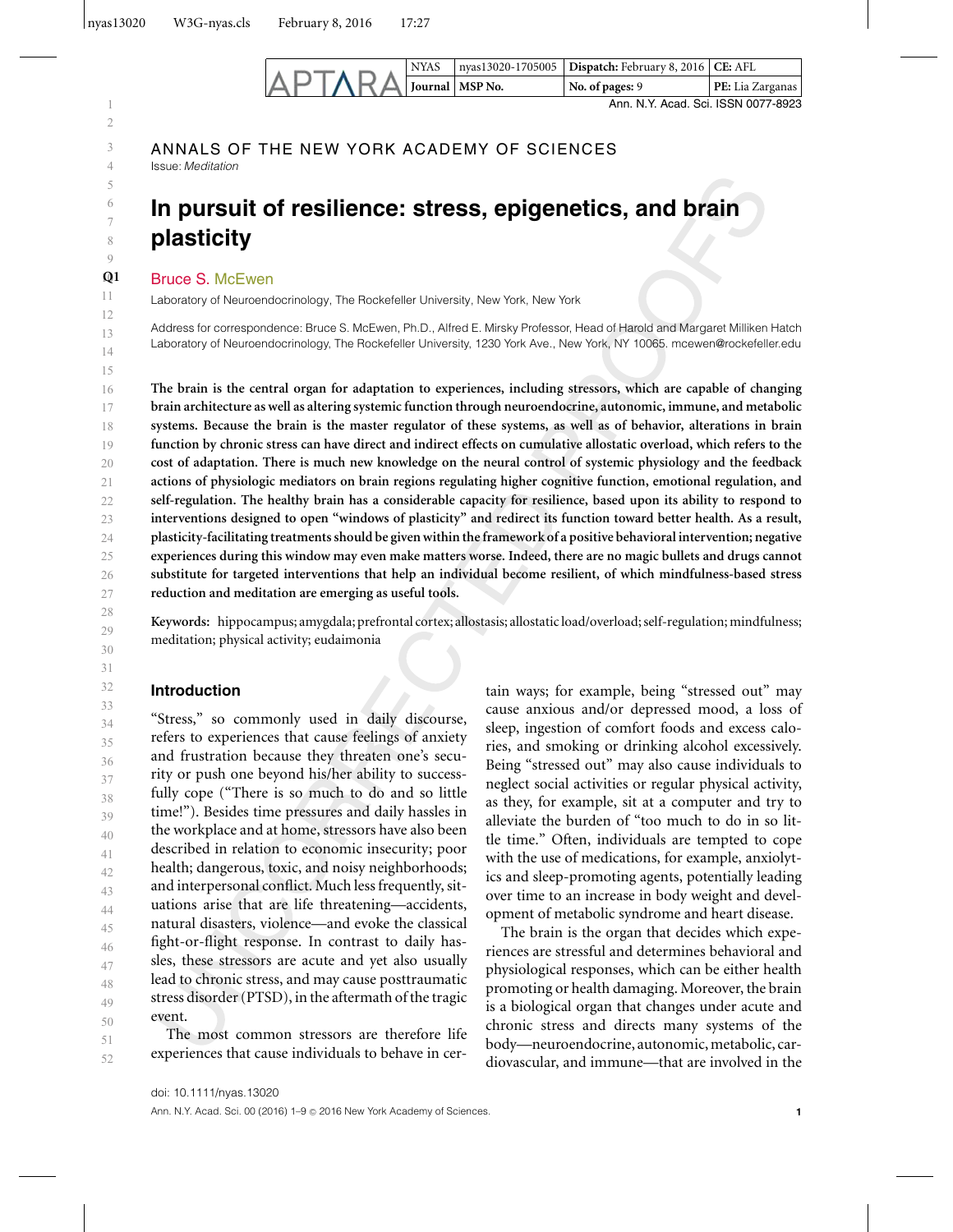In pursuit of resilience McEwen McEwen McEwen McEwen McEwen McEwen McEwen McEwen McEwen McEwen McEwen McEwen Mc

1 2

3 4 5 6 7 8 9 10 11 12 13 14 15 16 17 18 19 20 21 22 short- and long-term consequences of the daily experiences of living. What do these experiences do to the body and brain, whether or not they are called "stress"? This paper is directed toward promoting resilience to adverse events, defined as achieving a positive outcome in the face of adversity, and emphasizes how stress-related hormones can play both protective and damaging roles in the brain and body, depending on how tightly their release is regulated. Also discussed are some of the approaches for dealing with stress in a complex world by reviewing interventions aimed at setting the body and brain on a health trajectory. Among these interventions are meditation and mindfulness-based stress reduction (MBSR) that engage the brain–body interconnection while opening "windows of plasticity" that allow the brain to change itself. But before discussing interventions, first considered is how the body and brain adapt to daily experiences.

#### 23 24 *Definition of allostasis and allostatic load and overload*

25 26 27 28 29 30 31 32 33 34 35 36 37 38 39 40 41 42 43 44 45 46 47 48 49 50 51 52 The word "stress" is ambiguous and has connotations that make it less useful in understanding how the body handles daily life events. To understand the balance between adaptation and maladaptation, we introduced a biologically oriented alternative that provides insight into the processes by which the body adapts to daily life, which, in turn, could lead to a better understanding of how best to intervene, a topic that will be discussed at the end of this article. There are two sides to this story: on the one hand, the body responds to almost any event or challenge by acutely releasing chemical mediators (e.g., catecholamines that increase heart rate and blood pressure and that help one cope with the situation); on the other hand, chronic elevation of these same mediators (e.g., chronically increased heart rate and blood pressure) produce chronic wear and tear on the cardiovascular system that can result, over time, in disorders such as strokes and heart attacks. For this reason, the term *allostasis* was introduced by Sterling and Eyer in  $1988<sup>1</sup>$  to refer to the active process by which the body responds to daily events and maintains homeostasis (note that allostasis literally means "achieving stability through change"). Because sustained or inadequate allostasis can lead to disease, we introduced the term "allostatic load or overload"<sup>2</sup> to refer to the wear and tear that results from either too much stress or from inefficient man-

agement of allostasis (e.g., failure to turn off the response when no longer needed). Other forms of allostatic load involve not turning on an adequate (e.g., cortisol) response in the first place, to which other systems (e.g., inflammation) then overreact; habituating or failing to habituate to the recurrence of the same stressor and thus dampening the allostatic response, leading to more wear and tear on the brain and body. $3,4$ 

#### *Classifying "stress" helps reduce ambiguity*

The ambiguity of the word "stress" can be reduced by using the following classifications of types of stress: good stress, tolerable stress, and toxic stress. (The reader is referred http://developing child.harvard.edu/library/reports˙and˙working˙pap ers/policy˙framework/ for a report related to toxic stress.) Good stress is a term used in popular language to refer to the experience of rising to a challenge, taking a risk, and feeling rewarded by an often positive outcome; a related term is "eustress." Healthy self-esteem and good impulse control and decision-making capability, all functions of a healthy brain architecture, are important in this scenario. Even adverse outcomes can function as growth experiences for individuals with such positive, adaptive characteristics.

Tolerable stress refers to situations where negative events occur, but the individual with healthy brain architecture is able to cope, often with the aid of family, friends, and other individuals who provide support. Here, "distress" refers to the uncomfortable feeling related to the nature of the stressor and the degree to which the individual feels a lack of ability to influence or control the stressor.<sup>5</sup>

Finally, toxic stress refers to situations in which negative events are experienced by an individual who has limited support and may also have brain architecture that reflects the effects of adverse early life events that have impaired the development of good impulse control and judgment and adequate self-esteem. Here, the degree and/or duration of distress may be greater. With toxic stress, the inability to cope is likely to have adverse effects on behavior and physiology, resulting in a higher degree of allostatic overload.

### *Circadian disruption, allostasis, and allostatic load*

The circadian system, which is an essential component of allostasis that maintains homeostasis, is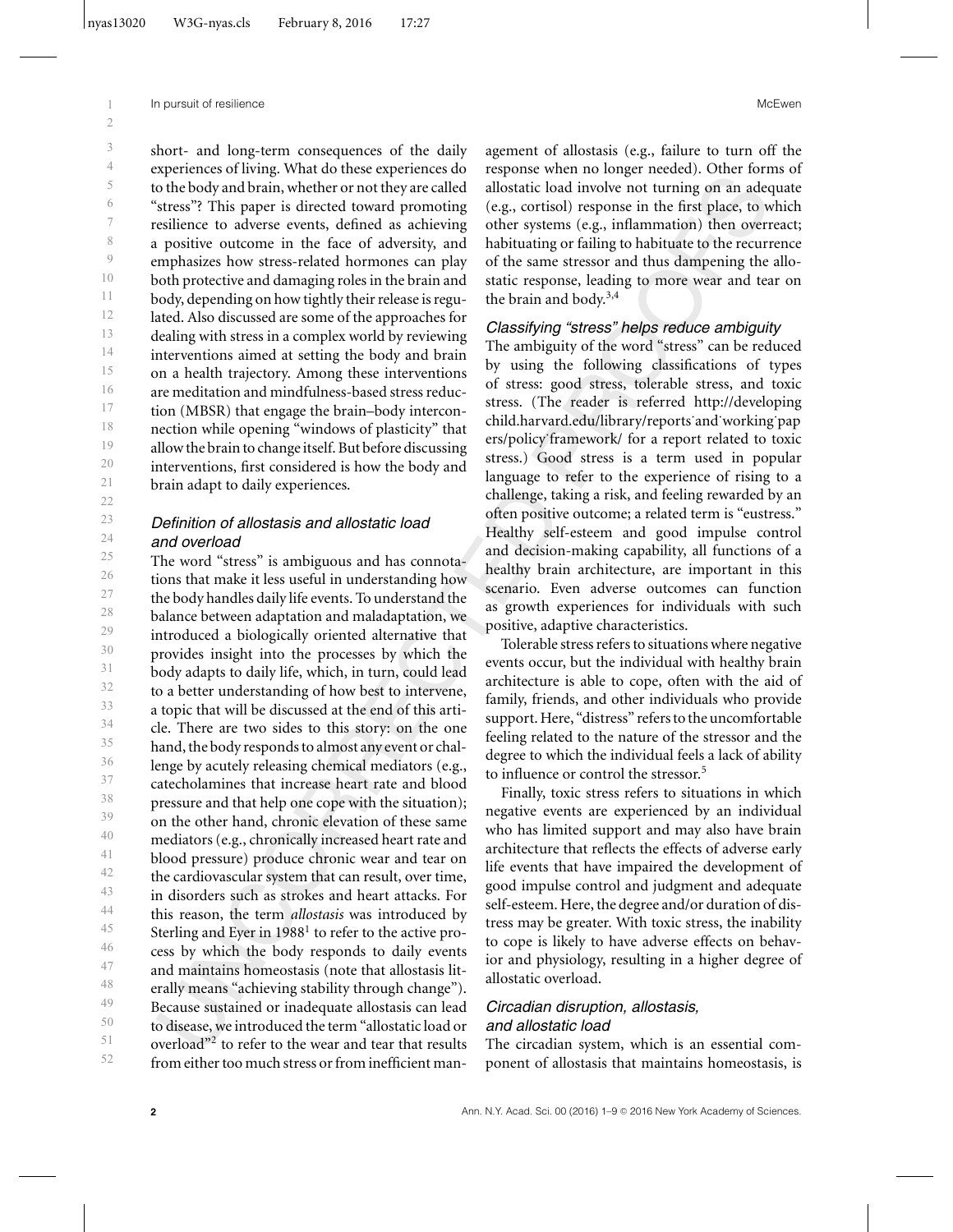1 2

3 4 5 6 7 8 9 10 11 12 13 14 15 16 17 18 19 also a source of allostatic load and overload when disrupted.6 Based in the suprachiasmatic nucleus (SCN) of the hypothalamus, the brain's clock controls rhythms in the rest of the brain and body through both neural mechanisms and diffusible signals such as glucocorticoids. Biological clocks at the molecular level are present in every cell of the body and are synchronized by the SCN directly (by way of neural connections) or, in some organs such as the liver, indirectly through hormonal signals (e.g., cortisol, melatonin) or behavioral outputs (e.g., feeding). The SCN also regulates the timing of sleep and activity, so that circadian systems regulate rest– activity cycles and keep organisms in synchrony with their external environment. Indeed, disruption of these key homeostatic systems could clearly contribute to allostatic overload.

20 21 22 23 24 25 26 27 28 29 30 31 32 33 Reduced sleep duration has been associated with increased body mass and obesity in the National Health and Nutrition Examination Survey<sup>6</sup> and sleep restriction to 4 h of sleep per night increases blood pressure, decreases parasympathetic tone, increases inflammatory cytokines, elevates evening cortisol and insulin levels, and promotes increased appetite, possibly through the elevation of ghrelin, a proappetitive hormone, along with decreased levels of leptin.<sup>6</sup> Circadian disruption, as in shift work and jet lag, has often been overlooked as a separate yet related phenomenon to sleep deprivation but has been reported to contribute to obesity as well as cognitive impairment.<sup>6-8</sup>

34

#### 35 36 *Epigenetics: two meanings that are both important for prevention and treatment*

37 38  $\partial$ <sub>2</sub> 40 41 42 43 44 45 46 47 48 49 50 51 52 Epigenetics refers to events "above the genome" that regulate expression of genetic information without altering the DNA sequence. Besides the CpG methylation described below, other epigenetic mechanisms include histone modifications that repress or activate chromatin unfolding<sup>9</sup> and the actions of noncoding RNAs,<sup>10</sup> as well as transposons and retrotransposons<sup>11</sup> and RNA editing.<sup>12</sup> For prevention and treatment, in the spirit of integrative medicine, it is important to let the "wisdom of the body" prevail and to focus on strategies that center around the use of targeted behavioral therapies along with treatments, including pharmaceutical agents, that open up windows of plasticity in the brain and facilitate the efficacy of the behavioral interventions.<sup>13</sup> This is because a major challenge

McEwen **In pursuit of resilience In pursuit of resilience In pursuit of resilience** 

throughout the life course is to find ways of redirecting future behavior and physiology in more positive and healthy directions. $14$  In keeping with the original definition of epigenetics<sup>15</sup> as the emergence of characteristics not previously evident or even predictable from an earlier developmental stage (e.g., consider a fertilized frog or human egg, which look similar, and the events that occur as each develop), we do not mean reversibility as in "rolling back the developmental clock," but rather redirection.

One area of epigenetics relates to assessing the effects of childhood abuse, where increased methylation of CpG residues in the glucocorticoid receptor (GR) promotor results in lower GR expression and thus reduced capacity for glucocorticoid-mediated allostasis.<sup>16</sup> Histone methylation has been studied as a mediator of stress-induced repression of genes and the activity of retrotransposons, $17$  whereas acetylation of histones mediates gene activation, as in the action of new rapidly acting antidepressant candidates.<sup>18</sup>

Even in adulthood, gene expression in the brain continually changes with experience<sup>19</sup> and there is a loss of resilience of neural architecture with aging<sup>20</sup> that can be redirected by exercise<sup>21</sup> and potentially by pharmacological interventions.<sup>22</sup> Moreover, chronic anxiety, possibly resulting from adverse childhood experiences, can respond to a behavioral intervention in adulthood.<sup>23</sup> Indeed, MBSR and meditation increase functional connectivity within the brain and benefit fluid intelligence as well as improve function in aging,  $24,25$  and a sense of meaning and purpose in life has also been shown to benefit overall health and cognitive function.<sup>26,27</sup> This topic is revisited toward the end of the paper.

### **The brain as a target of stress**

The response of the brain to stressors is a complex process involving multiple interacting mediators that utilize both epigenetic genomic and nongenomic mechanisms, from the cell surface to the cytoskeleton to epigenetic regulation via the cell nucleus. Resilience in the face of stress is a key aspect of a healthy brain, even though gene expression indicates that the brain continually changes with experience.<sup>28</sup> Therefore, recovery of stress-induced changes in neural architecture after stress is not a reversal but a form of neuroplastic adaptation that is impaired in mood disorders and reduced with aging. Resilience may be thought of as an active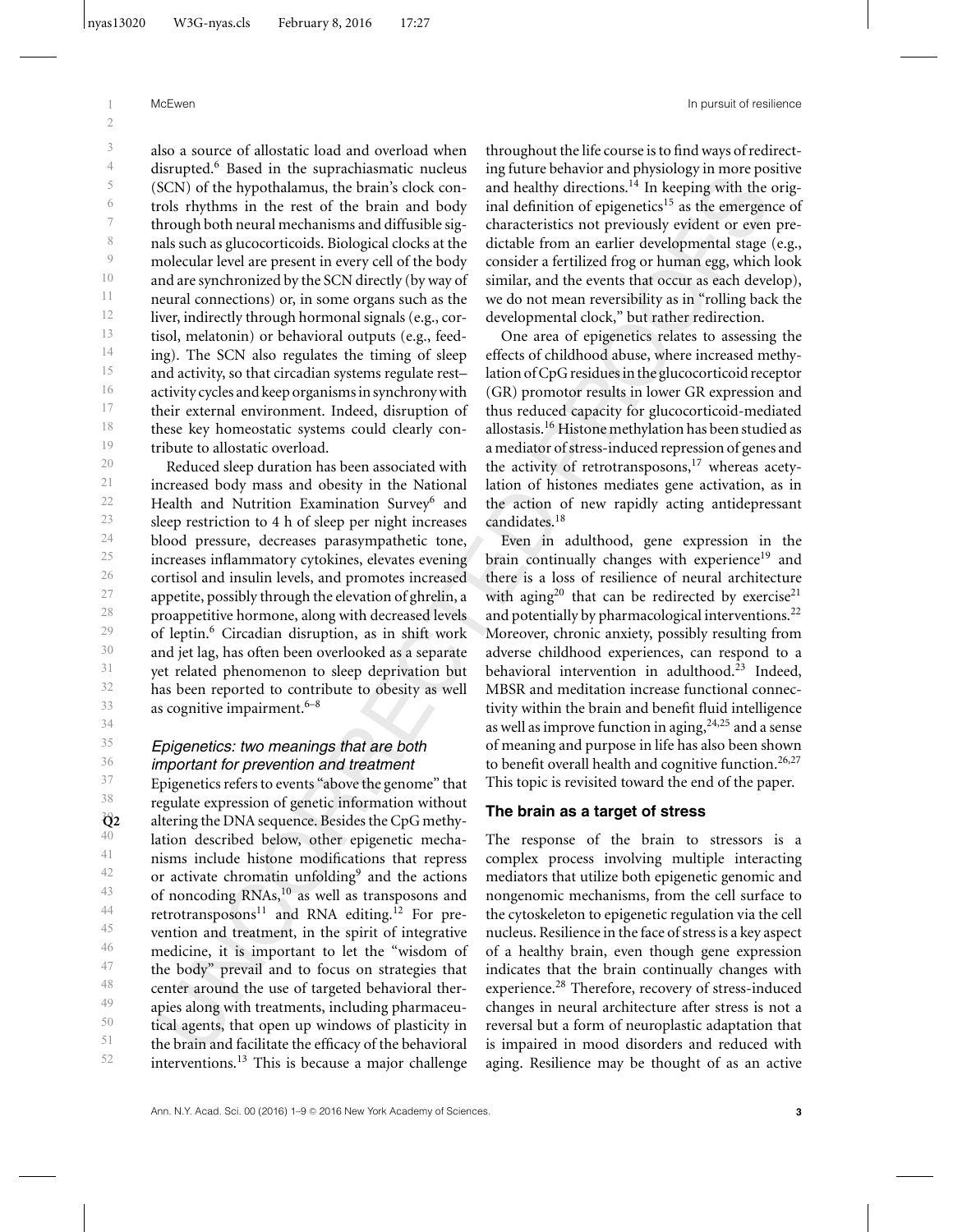In pursuit of resilience McEwen McEwen McEwen McEwen McEwen McEwen McEwen McEwen McEwen McEwen McEwen McCEwen

1 2

15

3 4 process that involves ongoing adaptive plasticity without external intervention.<sup>29</sup>

5 6 7 8 9 10 11 12 13 14 On the other hand, resilience is decreased and vulnerability is increased by adverse childhood experiences that lead to "biological embedding" of trajectories of the response to stressful life events $30$ throughout the life course, $14$  which contribute disproportionately to allostatic overload in the form of physical and mental health disorders over the life span.<sup>31</sup> Evidence from CpG methylation of DNA indicates the embedded influence of early adversity.16

#### 16 17 *Interventions that change the brain and improve health*

18 19 20 21 22 23 24 25 26 27 28 29 30 31 Can the effects of stress and adverse early life experiences on the brain be treated and compensated for even though there are no magic bullets, such as penicillin, for stress-related disorders?<sup>14</sup> Depression and anxiety disorders, including PTSD, need to be treated with targeted behavioral therapies, where pharmaceutical agents are used to open up windows of plasticity in the brain and facilitate the efficacy of the behavioral interventions.13,32,33 Indeed, the goal of interventions for stress-related disorders is to mobilize internal and external coping resources that can lead to growth, adaptation, and learning in order to promote resilience and improved mental as well as physical health.<sup>29,34</sup>

32 33 34 35 36 37 38 39  $40$ 41 42 43 44 45 Brain-derived neurotrophic factor (BDNF) is a mediator of plasticity, and while it can facilitate beneficial plasticity (e.g., see Ref. 35), it should be noted that BDNF also has the ability to promote pathophysiology, as in seizures.<sup>36-38</sup> BDNF is one of an increasing number of mediators that work with glucocorticoids and excitatory amino acids to regulate plasticity.39 Overexpression of BDNF creates a ceiling that prevents further stress-induced change while underexpression of BDNF also creates a state of rigidity.39–41 With the limits of too much and not enough BDNF, glucocorticoid actions both facilitate BDNF actions and are facilitated by BDNF in a feed-forward loop that facilitates plasticity.<sup>42</sup>

#### 46 *How the brain becomes "stuck"*

47 48 49 50 51 52 Depression and anxiety disorders illustrate a loss of resilience, meaning that changes in brain circuitry and function, caused by the stressors that precipitate the disorder, become locked in a particular state and thus need external intervention. Indeed, prolonged depression is associated with shrinkage of

the hippocampus<sup>43,44</sup> and prefrontal cortex (PFC).<sup>45</sup> While there appears to be no neuronal loss, there is evidence for glial cell loss and smaller neuronal cell nuclei,46,47 which is consistent with a shrinking of the dendritic tree after chronic stress. As far as reversal of these changes, there are a few studies that indicate that pharmacological treatment reverses the decreased hippocampal volume in unipolar<sup>48</sup> and bipolar $49$  depression, but the possible role of any concurrent cognitive behavioral therapy in these studies is unclear.

Aging is also an example of a loss of resilience to the effects of chronic stress, based on studies of the rodent PFC.<sup>20</sup> What is not clear yet is whether this loss of resilience can be reversed or prevented; pharmacological studies do, however, indicate some retardation of age-related changes in morphology, neurochemical markers, and cognitive function.<sup>22,50</sup> Although not directly addressing recovery of resilience, studies on the beneficial effects of physical activity on the aging brain are revealing the retention, with age, of the capacity for structural plasticity.

### *Opening windows with physical activity*

Regular physical activity has effects not only on cardiovascular and metabolic systems but also on the brain, with improvements seen in the blood flow of prefrontal and parietal cortices and enhancement in executive function.<sup>51</sup> Moreover, regular physical activity, consisting of walking 1 h/day, 5 out of 7 days/week, increases hippocampal volume in previously sedentary elderly adults,<sup>52</sup> which complements another study showing that fit individuals have larger hippocampal volumes than sedentary adults of the same age range.<sup>53</sup> Regular physical activity is an effective antidepressant and protects against cardiovascular disease, diabetes, and dementia.54,55 Moreover, intensive learning has also been shown to increase the volume of the human hippocampus, as shown in a study with medical students (Table 1).<sup>56</sup>

## *Redirecting biological embedding from early life experiences*

Along with cardiovascular disease, obesity, and substance abuse, depression is more prevalent in individuals who have had adverse early life experiences.<sup>57</sup> Compensating for the biological embedding of adverse childhood experience is a huge challenge, and the reversal of amblyopia and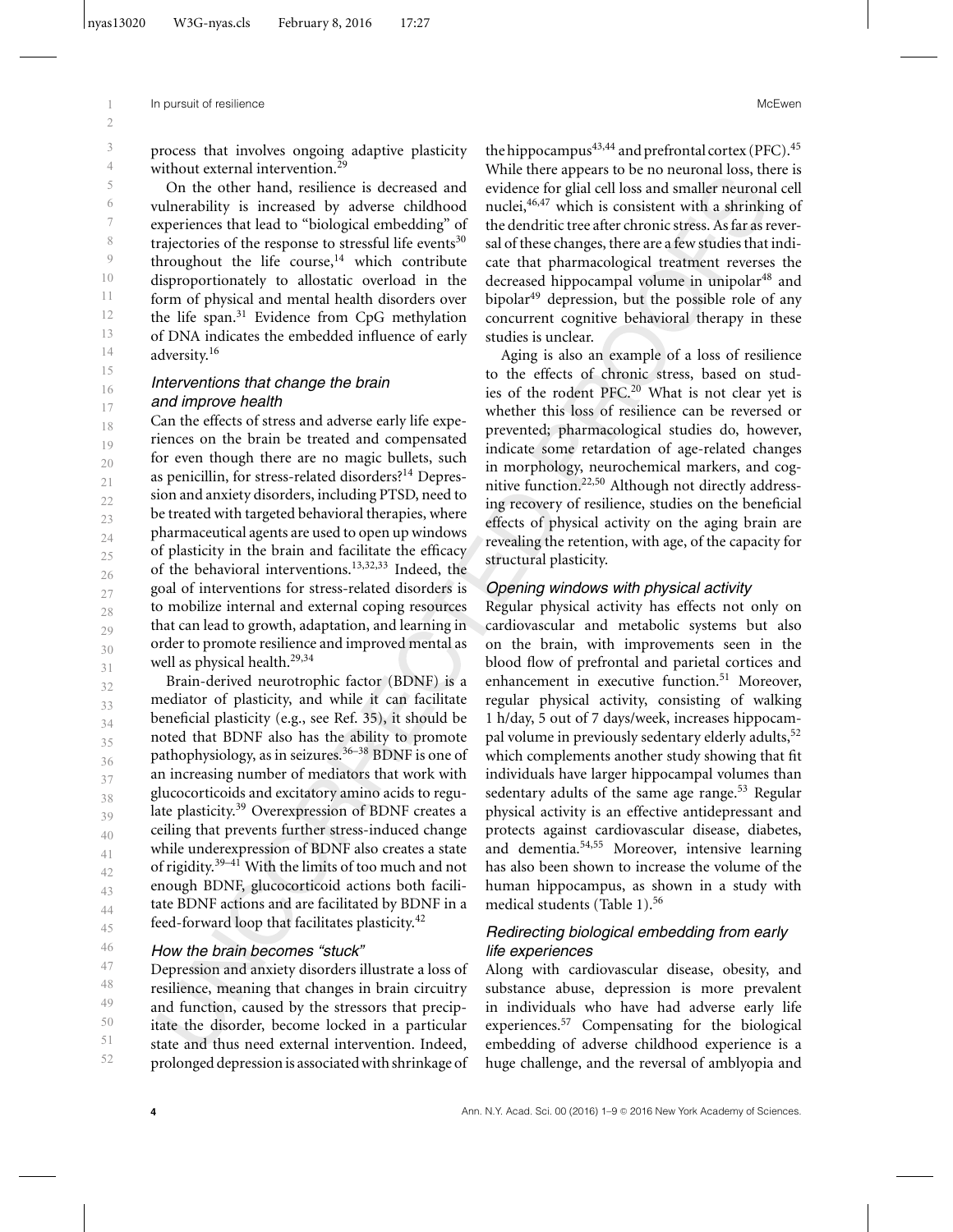|  | McEwe |
|--|-------|
|  |       |

| Regular physical activity                                                              |
|----------------------------------------------------------------------------------------|
| Increased hippocampal volume and PFC blood flow and                                    |
| improved executive function and memory (Erickson<br><i>et al.</i> <sup>52</sup> )      |
| Mindfulness-based stress reduction                                                     |
| Reducing anxiety decreases amygdala volume (Holzel et al. <sup>23</sup> )              |
| Social support and integration                                                         |
| Experience Corps for elderly volunteers improved executive                             |
| function, PFC blood flow, and overall health (Carlson<br><i>et al.</i> <sup>26</sup> ) |
| Meaning and purpose; eudaimonia (Ryff <sup>81</sup> )                                  |

15 16

> 17 18 19 20 21 22 23 24 25 26 27 28 29 30 31 32 other conditions by "releasing the brakes" that retard structural and functional plasticity<sup>32</sup> has provided some hope. BDNF may be a key feature of the depressive state, and elevation of BDNF by diverse treatments ranging from antidepressant drugs to regular physical activity may be a central feature of successful treatment.58 Yet, there are other potential applications, such as the recently reported ability of fluoxetine to enhance recovery from stroke.<sup>59</sup> However, an important aspect of this new view<sup>33</sup> is that the drug is opening a window of opportunity that may be capitalized by a positive behavioral intervention (e.g., behavioral therapy in the case of depression or the intensive physiotherapy to promote neuroplasticity to counteract the effects of a stroke).

#### 33 34 *Potential of fluoxetine, caloric restriction, and cortisol as regulators of neuroplasticity*

35 36 37 38 39 40 41 42 43 44 45 46 47 The concept of opening a window of plasticity is consistent with studies in animal models that show that ocular dominance imbalance from early monocular deprivation can be reversed by patterned light exposure in adulthood, which can be facilitated by fluoxetine, on the one hand,<sup>60</sup> and caloric restriction, on the other hand, $61$  in which reducing inhibitory neuronal activity appears to play a key role. Investigations of underlying mechanisms for the reestablishment of a new window of plasticity are focusing on the balance between excitatory and inhibitory transmission and removing molecules that put the brakes on such plasticity.<sup>32</sup>

48 49 50 51 52 The caloric restriction study also showed that injestion of cortisol in drinking water instead of caloric restriction $61$  was able to open a window of plasticity and enable binocular visual stimulation to correct amblyopia. This may be explained, at least

in part, by the key role of physiologic levels of cortisol in promoting turnover of spine synapses and the importance of circadian patterns of glucocorticoid elevation in spine formation and elimination in relation to motor learning and possibly other forms of learning.<sup>62,63</sup>

#### *Perception-based therapy*

A new therapeutic approach $^{64}$  is based on training older adults in visual perceptual discrimination, using Gabor patches that had built-in animation for directed motion.<sup>65</sup> Ten hours of training were found to improve on-task perception, and the training also benefitted working memory for a delayed-recognition motion direction task. Moreover, electroencephalography showed that training produced more efficient sensory encoding of the stimuli, which correlated with gains in working memory performance. This finding fits with other evidence that perceptual training improves the ability to detect signal over noise and thus produces some generalized cognitive benefits. The authors suggested that there are two fundamental design elements that drive neuroplasticity in this type of intervention, because they personalize training to the capacity of each person and allow abilities to improve over time. To do so, the training incorporates continuous performance feedback to provide repeated cycles of reward to the subject. Moreover, training is designed to adapt to the trainee's ongoing performance using psychophysical staircase functions that enhance the challenge in response to accurate performance and reduce it for inaccurate performance.

### *Other top-down therapies that change the brain*

Social integration and support, and finding meaning and purpose in life, are known to be protective against allostatic load<sup>66</sup> and dementia,  $67$ and programs such as the Experience Corps that promote these along with increased physical activity have been shown to slow the decline of physical and mental health and to improve PFC blood flow in a similar manner to regular physical activity.<sup>26,68</sup> It should be noted that many of these interventions that are intended to promote plasticity and slow agerelated decline, such as physical activity and positive social interactions that give meaning and purpose, are also useful for promoting positive health and eudemonia,69,70 independently of any notable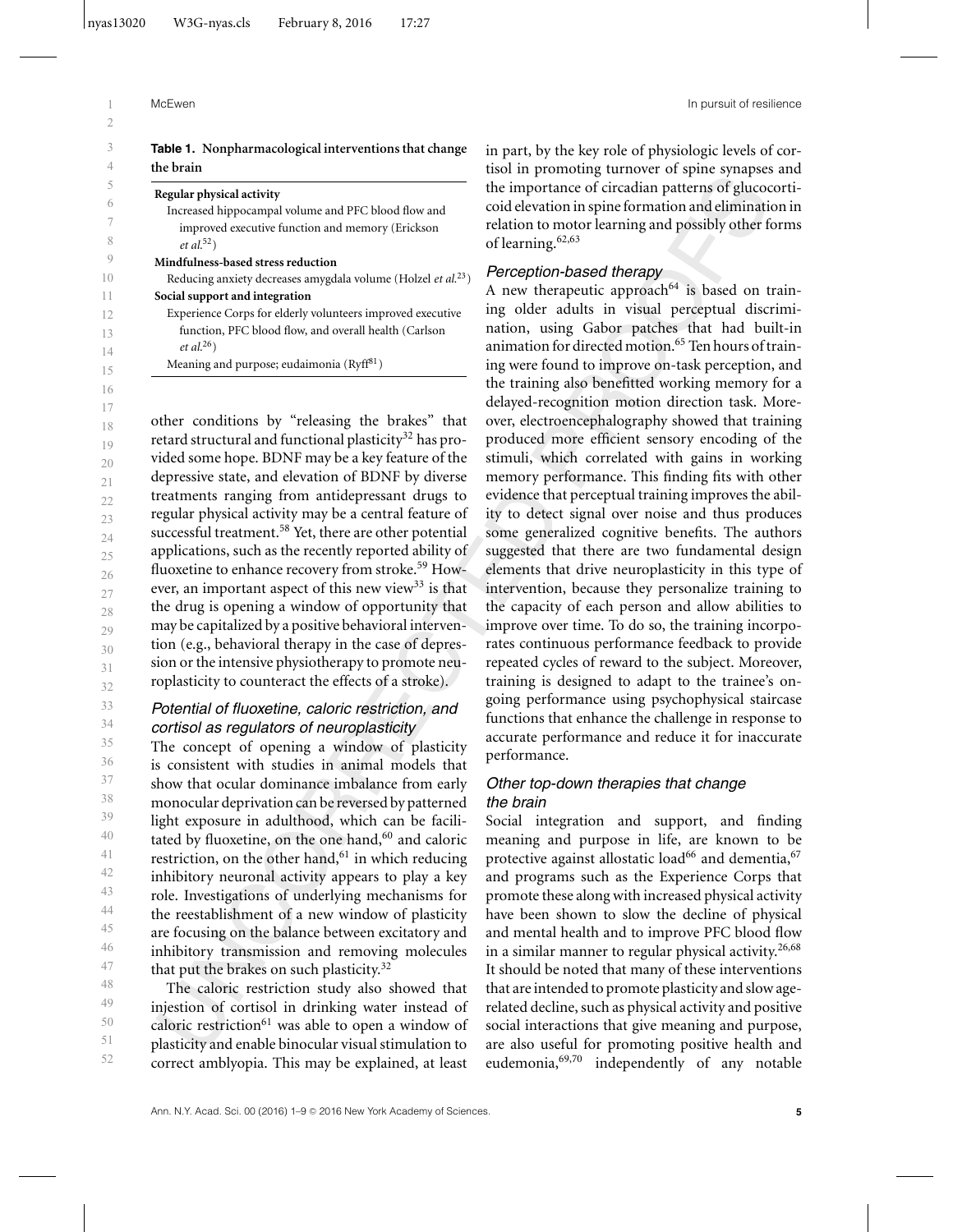In pursuit of resilience McEwen McEwen McEwen McEwen McEwen McEwen McEwen McEwen McEwen McEwen McEwen McCEwen

disorder and within the range of normal behavior and physiology (Table 1).

*Mindfulness and meditation*

7 8 9 10 11 12 13 14 15 16 17 18 19 20 21 22 23 24 Therapies addressing functional links between brain and body may be particularly effective in treating the range of symptoms associated with many chronic diseases.<sup>71</sup> Successful cognitive behavioral therapies, which are tailored to individual needs, can produce volumetric changes in both the PFC in the case of chronic fatigue, $72$  and in the amygdala in the case of chronic anxiety<sup>23</sup> (Table 1), and in brainstem areas associated with well-being.<sup>73</sup> MBSR has been shown to increase regional brain gray matter density in the hippocampus, cerebellum, and PFC, which are involved in learning and memory processes, emotion regulation, self-referential processing, and perspective taking.74 Indeed, enhancing self-regulation of mood and emotion appears to be an important outcome.25 More studies showing brain changes after MBSR have been reviewed very recently.<sup>75</sup>

25 26 27 28 29 30 31 32 33 34 35 36 37 38 39 40 41 42 43 44 45 46 47 48 49 50 In relation to MBSR effects on amygdala volume that accompany anxiety reduction in generalized anxiety disorder  $(GAD),^{23}$  a follow-up study of symptom improvements followed GAD patients who were randomized to an 8-week MBSR or a stress management education (SME) active control program. In GAD patients, amygdala activation in response to neutral faces decreased following both interventions, whereas blood oxygen level–dependent responses in ventrolateral prefrontal regions showed greater increases in MBSR than in SME participants. Furthermore, functional connectivity between the amygdala and PFC increased significantly pre- to postintervention within the MBSR subjects, but not in the SME group, at least not to a level that has clinical relevance, based on changes in Beck Anxiety Inventory scores. Amygdala–prefrontal connectivity turned from negative coupling, as typically seen in downregulation of emotions, to positive coupling, suggesting a unique mechanism of mindfulness involving other components of the complex PFC. These findings suggest that, in GAD, MBSR training leads to changes in frontolimbic areas crucial for the regulation of emotion and may do so in ways unique to MBSR.76

51 52 Meditation has been reported to enlarge hippocampal volume and to do so differently in men

and women, suggesting to the authors that meditation practices and, most likely, MBSR, operate differently in males and females.<sup>77</sup> This suggestion is reminiscent of very recent work showing sex differences in rats that showed differing fear responses. During fear conditioning and extinction, this work revealed that, despite no overall sex differences in freezing behavior, the neural processes underlying successful or failed extinction maintenance were sex specific.<sup>78</sup> Given other work showing sex differences in stress-induced structural plasticity in PFC projections to the amygdala and other cortical areas, $79$ these findings are relevant not only to sex differences in fear conditioning and extinction but "also to exposure-based clinical therapies, which are similar in their premises to those of fear extinction and which are primarily used to treat disorders that are more common in women than in men."78

Another domain where MBSR and mediation practices are reported to have positive effects on brain function is in age-related cognitive decline.<sup>24</sup> Fluid intelligence has been shown to decline slower in aging yoga practitioners and in aging MBSR practitioners then in controls.<sup>25</sup> Resting-state functional networks of yoga practitioners and meditators were more integrated and more resilient to simulated damage than those of controls. Furthermore, the practice of meditation was found to be positively correlated with fluid intelligence, resilience, and global network efficiency.<sup>25</sup> Moreover, gray matter volume is reported to be preserved in meditators compared to age-matched controls.<sup>80</sup>

#### **Conclusions**

The brain is the central organ for perceiving and adapting to experiences that are often called stressors and is, furthermore, a plastic and malleable organ that responds to interventions designed to redirect its function toward healthier behavior and physiology. There has been considerable expansion of knowledge regarding neural control of systemic physiology and the feedback actions of physiologic mediators on the brain regions regulating higher cognitive function, emotional regulation, and selfregulation.

The key is to use the wisdom of the body's mechanisms of allostasis to open a window for plasticity of brain architecture and then use a targeted intervention to change the brain in a desired direction, with resulting improvement in brain–body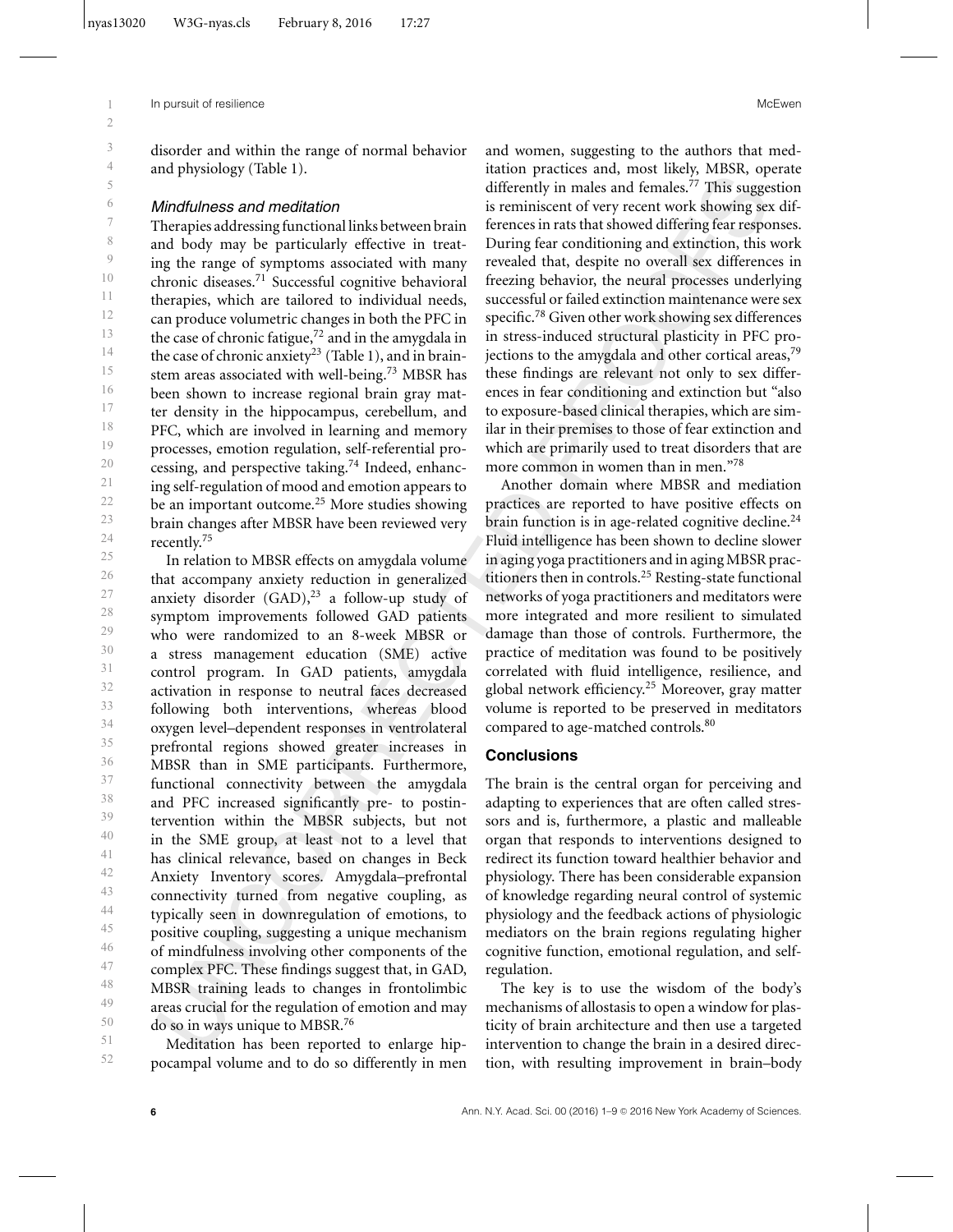1 2

19

McEwen **In pursuit of resilience In pursuit of resilience In pursuit of resilience** 

3 4 5 6 7 8 9 10 11 12 13 14 15 16 17 18 interactions and health. This new view reinforces two important messages: first, that plasticityfacilitating treatments should be given within the framework of a positive behavioral or physical therapy intervention; and, second, that negative experiences during the window may even make matters worse. Indeed, there are no magic bullets and drugs cannot substitute for targeted interventions that help an individual become resilient. MBSR and meditation are among the new tools for promoting and benefiting physical and mental health. A major challenge is making this approach useful for individuals who have had adverse early life experiences that predispose them to an array of mental, cognitive, and physical health problems.

#### **Acknowledgments**

20 21 22 23 24 25 26 27 28 29 30 Research from the author's lab discussed in this review was supported by NIH R01 MH41256 to B.Mc. The author also acknowledges network grants from the National Institute on Aging NIH NIA U24- AG047867 andfrom the United Kingdom, UK ESRC and BBSRCWS/M00919X/1. The author also wishes to acknowledge valuable discussions with colleagues in the MacArthur Research Network on SES and Health and the National Scientific Council on the Developing Child.

#### **Conflicts of interest**

The author declares no conflicts of interest.

#### **References**

- 1. Sterling, P. & J. Eyer. 1988. "Allostasis: a new paradigm to explain arousal pathology." In *Handbook of Life Stress, Cognition and Health*. S. Fisher & J. Reason, Eds.: 629–649. New York**:** John Wiley & Sons.
- 2. McEwen, B.S. & J.C. Wingfield. 2003. The concept of allostasis in biology and biomedicine. *Horm. Behav.* **43:** 2–15.
- 3. McEwen, B.S. & E. Stellar. 1993. Stress and the individual: mechanisms leading to disease.*Arch. Intern.Med.* **153:** 2093– 2101.
- 4. McEwen, B.S. 1998. Protective and damaging effects of stress mediators. *N. Engl. J. Med.* **338:** 171–179.
- 5. Lazarus, R.S. & S. Folkman. 1984. *Stress, Appraisal and Coping*. New York**:** Springer-Verlag.
- 6. McEwen, B.S. & I.N. Karatsoreos. 2015. Sleep deprivation and circadian disruption: stress, allostasis, and allostatic load. *Sleep Med. Clin.* **10:** 1–10.
- 7. Karatsoreos, I.N. *et al*. 2011. Disruption of circadian clocks has ramifications for metabolism, brain, and behavior. *Proc. Natl. Acad. Sci. U. S. A.* **108:** 1657–1662.
- 51 52 8. Cho, K. 2001. Chronic 'jet lag' produces temporal lobe atrophy and spatial cognitive deficits. *Nat. Neurosci.* **4:** 567–568.
- 9. Allfrey, V.G. 1970. Changes in chromosomal proteins at times of gene activation. *Fed. Proc.* **29:** 1447–1460.
- 10. Mehler, M.F. 2008. Epigenetic principles and mechanisms underlying nervous system functions in health and disease. *Prog. Neurobiol.* **86:** 305–341.
- 11. Griffiths, B.B. & R.G. Hunter. 2014. Neuroepigenetics of stress. *Neuroscience* **275:** 420–435.
- 12. Mehler, M.F. & J.S. Mattick. 2007. Noncoding RNAs and RNA editing in brain development, functional diversification, and neurological disease. *Physiol. Rev.* **87:** 799–823.
- 13. McEwen, B.S. 2012. Brain on stress: how the social environment gets under the skin. *Proc. Natl. Acad. Sci. U. S. A.* **109**(Suppl. 2): 17180–17185.
- 14. Halfon, N. *et al*. 2014. Lifecourse health development: past, present and future. *Matern. Child Health J.* **18:** 344– 365.
- 15. Waddington, C.H. 1942. The epigenotype. *Endeavour* **1:** 18– 20.
- 16. McGowan, P.O. *et al*. 2009. Epigenetic regulation of the glucocorticoid receptor in human brain associates with childhood abuse. *Nat. Neurosci.* **12:** 241–243.
- 17. Hunter, R.G. *et al*. 2015. Stress and the dynamic genome: steroids, epigenetics, and the transposome. *Proc. Natl. Acad. Sci. U. S. A*<sub>2</sub> **112:** 6828–6833. **Q3**<br>*Sci. U. S. A*<sub>2</sub> **112:** 6828–6833.
- 18. Russo, S.J. & D.S. Charney. 2013. Next generation antidepressants. *Proc. Natl. Acad. Sci. U. S. A.* **110:** 4441–4442.
- 19. Gray, J.D.*et al*. 2014. Hippocampal gene expression changes underlying stress sensitization and recovery. *Mol. Psychiatry* **19:** 1171–1178.
- 20. Bloss, E.B. *et al*. 2010. Interactive effects of stress and aging on structural plasticity in the prefrontal cortex. *J. Neurosci.* **30:** 6726–6731.
- 21. Erickson, K.I. *et al*. 2011. Exercise training increases size of hippocampus and improves memory. *Proc. Natl. Acad. Sci. U. S. A.* **108:** 3017–3022.
- 22. Pereira, A.C. *et al*. 2014. Glutamatergic regulation prevents hippocampal-dependent age-related cognitive decline through dendritic spine clustering. *Proc. Natl. Acad. Sci. U. S. A.* **111:** 18733–18738.
- 23. Holzel, B.K. *et al*. 2010. Stress reduction correlates with structural changes in the amygdala. *Soc. Cogn. Affect. Neurosci.* **5:** 11–17.
- 24. Gard, T., B.K. Holzel & S.W. Lazar. 2014. The potential effects of meditation on age-related cognitive decline: a systematic review. *Ann. N. Y. Acad. Sci.* **1307:** 89–103.
- 25. Gard, T. *et al*. 2014. Fluid intelligence and brain functional organization in aging yoga and meditation practitioners. *Front. Aging Neurosci.* **6:** 76.
- 26. Carlson, M.C. *et al*. 2009. Evidence for neurocognitive plasticity in at-risk older adults: the experience corps program. *J. Gerontol. A Biol. Sci. Med. Sci.* **64:** 1275–1282.
- 27. Fredrickson, B.L. *et al*. 2013. A functional genomic perspective on human well-being. *Proc. Natl. Acad. Sci. U. S. A.* **110:** 13684–13689.
- 28. McEwen, B.S., J. Gray & C. Nasca. 2015. Recognizing resilience: learning from the effects of stress on the brain. *Neurobiol. Stress* **1:** 1–11.
- 29. Russo, S.J. *et al*. 2012. Neurobiology of resilience. *Nat. Neurosci.* **15:** 1475–1484.

Ann. N.Y. Acad. Sci. 00 (2016) 1–9 © 2016 New York Academy of Sciences. **7**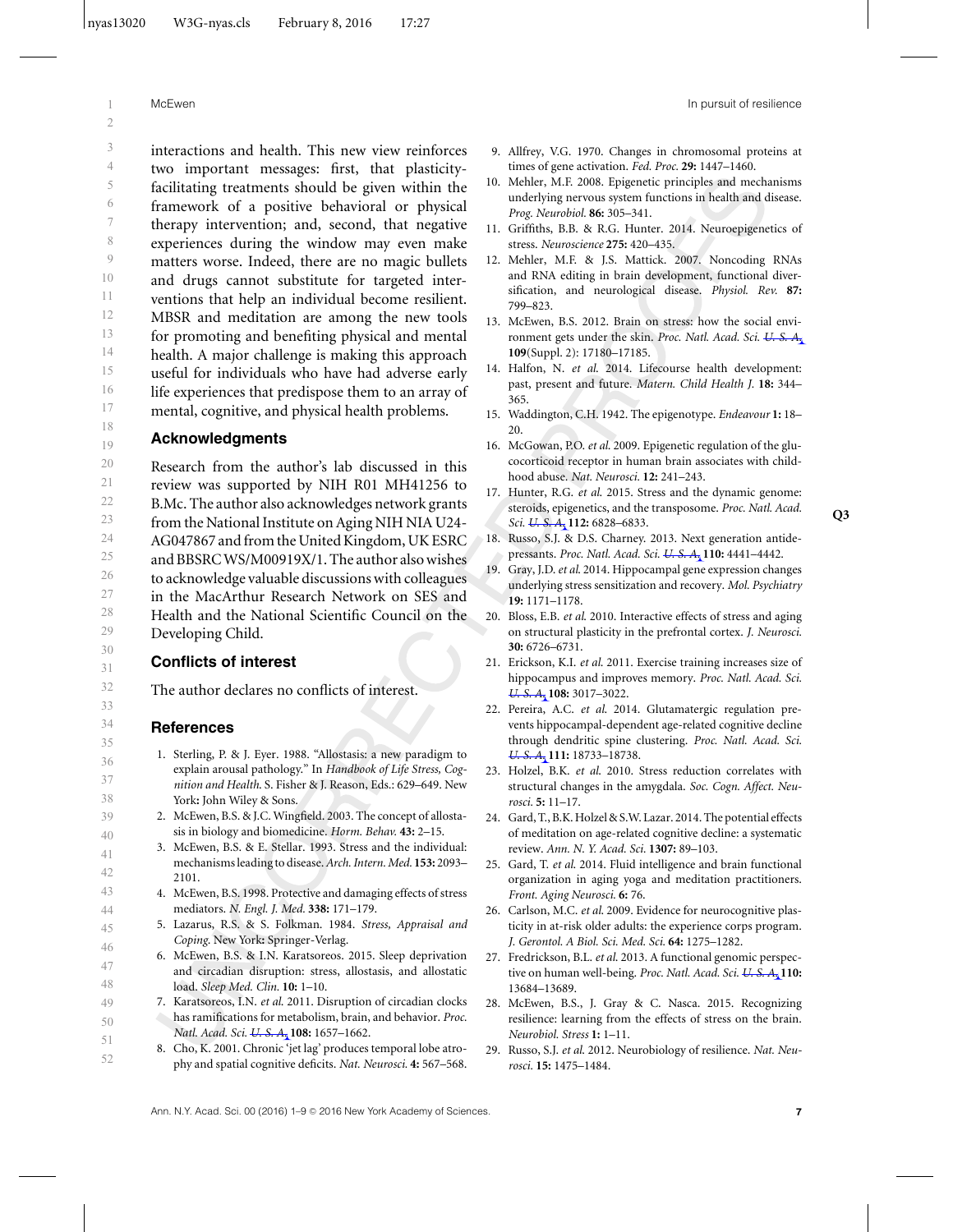| In pursuit of resilience | McLwen |
|--------------------------|--------|
|--------------------------|--------|

- 30. Shonkoff, J.P., W.T. Boyce & B.S. McEwen. 2009. Neuroscience, molecular biology, and the childhood roots of health disparities. *JAMA* **301:** 2252–2259.
- 31. Felitti, V.J. *et al*. 1998. Relationship of childhood abuse and household dysfunction to many of the leading causes of death in adults. The adverse childhood experiences (ACE) study. *Am. J. Prev. Med.* **14:** 245–258.
- 32. Bavelier, D.*et al*. 2010. Removing brakes on adult brain plasticity: from molecular to behavioral interventions. *J. Neurosci.* **30:** 14964–14971.
- 33. Castren, E. & T. Rantamaki. 2010. The role of BDNF and its receptors in depression and antidepressant drug action: reactivation of developmental plasticity. *Dev. Neurobiol.* **70:** 289–297.
- 34. McEwen, B.S. & P.J. Gianaros. 2011. Stress- and allostasisinduced brain plasticity. *Annu. Rev. Med.* **62:** 431–445.
- 35. Lakshminarasimhan, H. & S. Chattarji. 2012. Stress leads to contrasting effects on the levels of brain derived neurotrophic factor in the hippocampus and amygdala. *PLoS One* **7:** e30481.
- 36. Heinrich, C. *et al*. 2011. Increase in BDNF-mediated TrkB signaling promotes epileptogenesis in a mouse model of mesial temporal lobe epilepsy. *Neurobiol. Dis.* **42:** 35–47.
- 37. Kokaia, M. *et al*. 1995. Suppressed epileptogenesis in BDNF mutant mice. *Exp. Neurol.* **133:** 215–224.
- 38. Scharfman, H.E. 1997. Hyperexcitability in combined entorhinal/hippocampal slices of adult rat after exposure to brain-derived neurotrophic factor. *J. Neurophysiol.* **78:** 1082–1095.
- 39. McEwen, B.S. *et al*. 2015. Mechanisms of stress in the brain. *Nat. Neurosci.* **18:** 1353–1363.
- 40. Chattarji, S. *et al*. 2015. Neighborhood matters: divergent patterns of stress-induced plasticity across the brain. *Nat. Neurosci.* **18:** 1364–1375.
- 41. Magarinos, A.M. *et al*. 2011. Effect of brain-derived neurotrophic factor haploinsufficiency on stress-induced remodeling of hippocampal neurons. *Hippocampus* **21:** 253– 264.
- 42. McEwen, B.S. 2015. Preserving neuroplasticity: role of glucocorticoids and neurotrophins via phosphorylation. *Proc. Natl. Acad. Sci. U. S. A.* **112:** 15544–15545.
- 43. Sheline, Y.I. 1996. Hippocampal atrophy in major depression: a result of depression-induced neurotoxicity? *Mol. Psychiatry* **1:** 298–299.
- 44. Sheline, Y.I. 2003. Neuroimaging studies of mood disorder effects on the brain. *Biol. Psychiatry* **54:** 338–352.
- 45. Drevets,W.C.*et al*. 1997. Subgenual prefrontal cortex abnormalities in mood disorders. *Nature* **386:** 824–827.
- 46. Rajkowska, G. 2000. Postmortem studies in mood disorders indicate altered numbers of neurons and glial cells. *Biol. Psychiatry* **48:** 766–777.
	- 47. Stockmeier, C.A. *et al*. 2004. Cellular changes in the postmortem hippocampus in major depression. *Biol. Psychiatry* **56:** 640–650.
	- 48. Vythilingam, M.*et al*. 2004. Hippocampal volume, memory, and cortisol status in major depressive disorder: effects of treatment. *Biol. Psychiatry* **56:** 101–112.
- 49. Moore, G.J. *et al*. 2000. Lithium-induced increase in human brain grey matter. *Lancet* **356:** 1241–1242.
- 50. Bloss, E.B. *et al*. 2008. Behavioral and biological effects of chronic S18986, a positive AMPA receptor modulator, during aging. *Exp. Neurol.* **210:** 109–117.
- 51. Colcombe, S.J. *et al*. 2004. Cardiovascular fitness, cortical plasticity, and aging. *Proc. Natl. Acad. Sci. U. S. A.* **101:** 3316–3321.
- 52. Erickson, K.I. *et al*. 2011. Exercise training increases size of hippocampus and improves memory. *Proc. Natl. Acad. Sci. U. S. A.* **108:** 3017–3022.
- 53. Erickson, K.I. *et al*. 2009. Aerobic fitness is associated with hippocampal volume in elderly humans. *Hippocampus* **19:** 1030–1039.
- 54. Snyder, M.A. *et al*. 2010. Multiple ERbeta antisera label in ERbeta knockout and null mouse tissues. *J. Neurosci. Methods* **188:** 226–234.
- 55. Babyak, M. *et al*. 2000. Exercise treatment for major depression: maintenance of therapeutic benefit at 10 months. *Psychosom. Med.* **62:** 633–638.
- 56. Draganski, B. *et al*. 2006. Temporal and spatial dynamics of brain structure changes during extensive learning. *J. Neurosci.* **26:** 6314–6317.
- 57. Anda, R.F. *et al*. 2010. Building a framework for global surveillance of the public health implications of adverse childhood experiences. *Am. J. Prev. Med.* **39:** 93– 98.
- 58. Duman, R.S. & L.M. Monteggia. 2006. A neurotrophic model for stress-related mood disorders. *Biol. Psychiatry* **59:** 1116–1127.
- 59. Chollet, F. *et al*. 2011. Fluoxetine for motor recovery after acute ischaemic stroke (FLAME): a randomised placebocontrolled trial. *Lancet Neurol.* **10:** 123–130.
- 60. Vetencourt, J.F.M. *et al*. 2008. The antidepressant fluoxetine restores plasticity in the adult visual cortex. *Science* **320:** 385–388.
- 61. Spolidoro, M. *et al*. 2011. Food restriction enhances visual cortex plasticity in adulthood. *Nat. Commun.* **2:** 320.
- 62. Liston, C. & W.B. Gan. 2011. Glucocorticoids are critical regulators of dendritic spine development and plasticity in vivo. *Proc. Natl. Acad. Sci. U. S. A.* **108:** 16074–16079.
- 63. Liston, C. *et al*. 2013. Circadian glucocorticoid oscillations promote learning-dependent synapse formation and maintenance. *Nat. Neurosci.* **16:** 698–705.
- 64. Mishra, J. & A. Gazzaley. 2014. Harnessing the neuroplastic potential of the human brain & the future of cognitive rehabilitation. *Front. Hum. Neurosci.* **8:** 218.
- 65. Berry, A.S. *et al*. 2010. The influence of perceptual training on working memory in older adults. *PLoS One* **5:** e11537.
- 66. Seeman, T.E. *et al*. 2002. Social relationships, gender, and allostatic load across two age cohorts. *Psychosom. Med.* **64:** 395–406.
- 67. Boyle, P.A. *et al*. 2010. Effect of a purpose in life on risk of incident Alzheimer disease and mild cognitive impairment in community-dwelling older persons. *Arch. Gen. Psychiatry* **67:** 304–310.
- 68. Fried, L.P. *et al*. 2004. A social model for health promotion for an aging population: initial evidence on the experience corps model. *J. Urban Health* **81:** 64–78.
- 69. Ryff, C.D. & B. Singer. 1998. The contours of positive human health. *Psychol. Inq.* **9:** 1–28.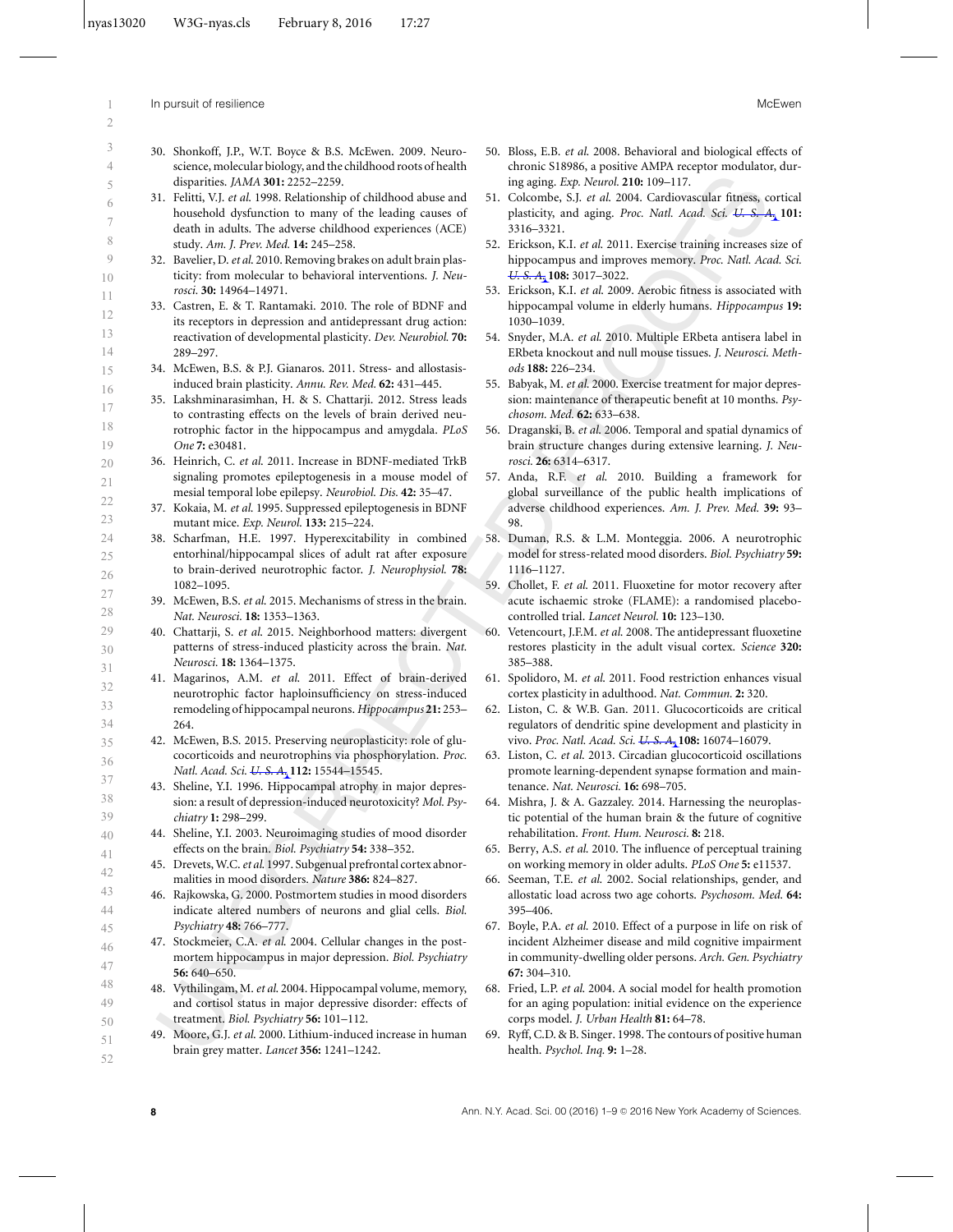1 2 3 4 5 6 7 8 9 10 11 12 13 14 15 16 17 18 19 20 21 22 23 24 25 26 27 28 29 30 31 32 33 34 35 36 37 38 39 40 41 42 43 44 45 46 47 48 49 50 51 52 McEwen **In pursuit of resilience In pursuit of resilience In pursuit of resilience** 70. Singer, B. *et al*. 2005. Protective environments and health status: cross-talk between human and animal studies. *Neurobiol. Aging* **26**(Supp. 1)**:** S113–S118. 71. Taylor, A.G. *et al*. 2010. Top-down and bottom-up mechanisms in mind–body medicine: development of an integrative framework for psychophysiological research. *Explore* **6:** 29–41. 72. de Lange, F.P. *et al*. 2008. Increase in prefrontal cortical volume following cognitive behavioural therapy in patients with chronic fatigue syndrome. *Brain* **131:** 2172–2180. 73. Singleton, O. *et al*. 2014. Change in brainstem gray matter concentration following a mindfulness-based intervention is correlated with improvement in psychological well-being. *Front. Hum. Neurosci.* **8:** 33. 74. Holzel, B.K. *et al*. 2011. Mindfulness practice leads to increases in regional brain gray matter density. *Psychiatry Res.* **191:** 36–43. 75. Tang, Y.Y., B.K. Holzel & M.I. Posner. 2015. The neuroscience of mindfulness meditation. *Nat. Rev. Neurosci.* **16:** 213–225. 76. Holzel, B.K. *et al*. 2013. Neural mechanisms of symptom improvements in generalized anxiety disorder following mindfulness training. *NeuroImage Clin.* **2:** 448– 458. **Q4** 77. Luders, E., P.M. Thompson & F. Kurth. 2015. Larger hippocampal dimensions in meditation practitioners: differential effects in women and men. *Front. Psychol.* **6:** 186. 78. Gruene, T.M. *et al*. 2015. Sex-specific neuroanatomical correlates of fear expression in prefrontal–amygdala circuits. *Biol. Psychiatry* **78:** 186–193. 79. Shansky, R.M.*et al*. 2010. Estrogen promotes stress sensitivity in a prefrontal cortex–amygdala pathway. *Cereb. Cortex* **20:** 2560–2567. 80. Luders, E., N. Cherbuin & F. Kurth. 2014. Forever young(er): potential age-defying effects of long-term meditation on gray matter atrophy. *Front. Psychol.* **5:** 1551. 81. Ryff, C.D. 2014. Psychological well-being revisited: advances in the science and practice of eudaimonia. *Psychother. Psychosom.* **83:** 10–28.